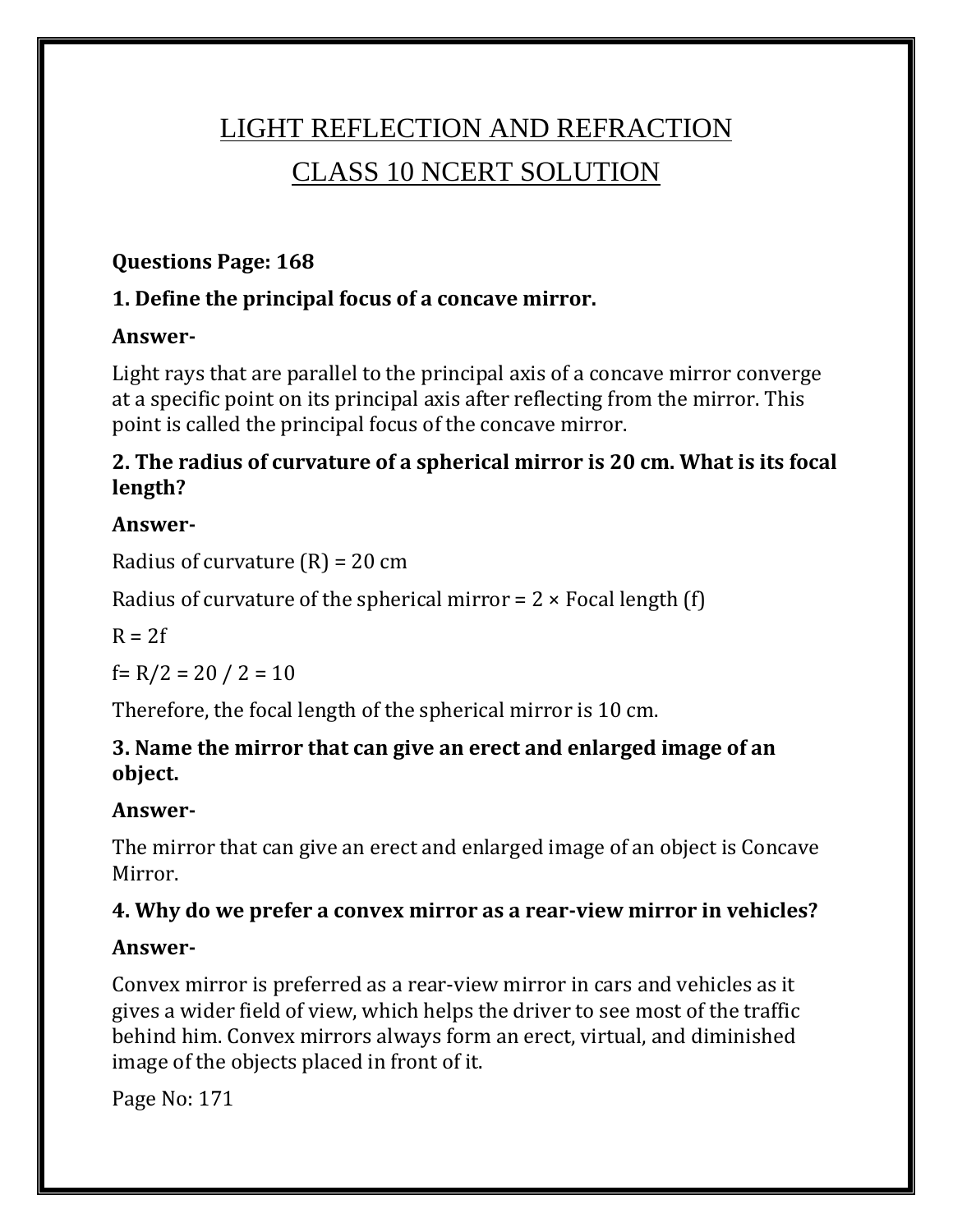#### **1. Find the focal length of a convex mirror whose radius of curvature is 32 cm.**

### **Answer-**

Radius of curvature  $(R) = 32$  cm

Radius of curvature =  $2 \times$  Focal length (f)

 $R = 2f$ 

 $f = R/2 = 32/2 = 16$ 

Therefore, the focal length of the given convex mirror is 16 cm.

#### **2. A concave mirror produces three times magnified (enlarged) real image of an object placed at 10 cm in front of it. Where is the image located?**

### **Answer-**

Magnification produced by a spherical mirror:

 $m = \frac{Height\ of\ the\ image}{Height\ of\ the\ object} = -\frac{Image\ Distance}{Object\ Distance}$  $m = \frac{h_1}{h_0} = -\frac{u}{v}$ 

Let the height of the object,  $h_0 = h$ 

Then, height of the image  $h_1 = -3h$  (Image formed is real)

$$
-\frac{3h}{h} = -\frac{v}{u}
$$

$$
\frac{v}{u} = 3
$$
Object distance (u)

Object distance  $(u) = -10$  cm

$$
v = 3 \times (-10) = -30
$$
 cm

Therefore, the negative sign indicates that an inverted image is formed in front of the given concave mirror at a distance of 30 cm.

Page No: 176

**1. A ray of light travelling in air enters obliquely into water. Does the light ray bends towards the normal or away from the normal? Why?**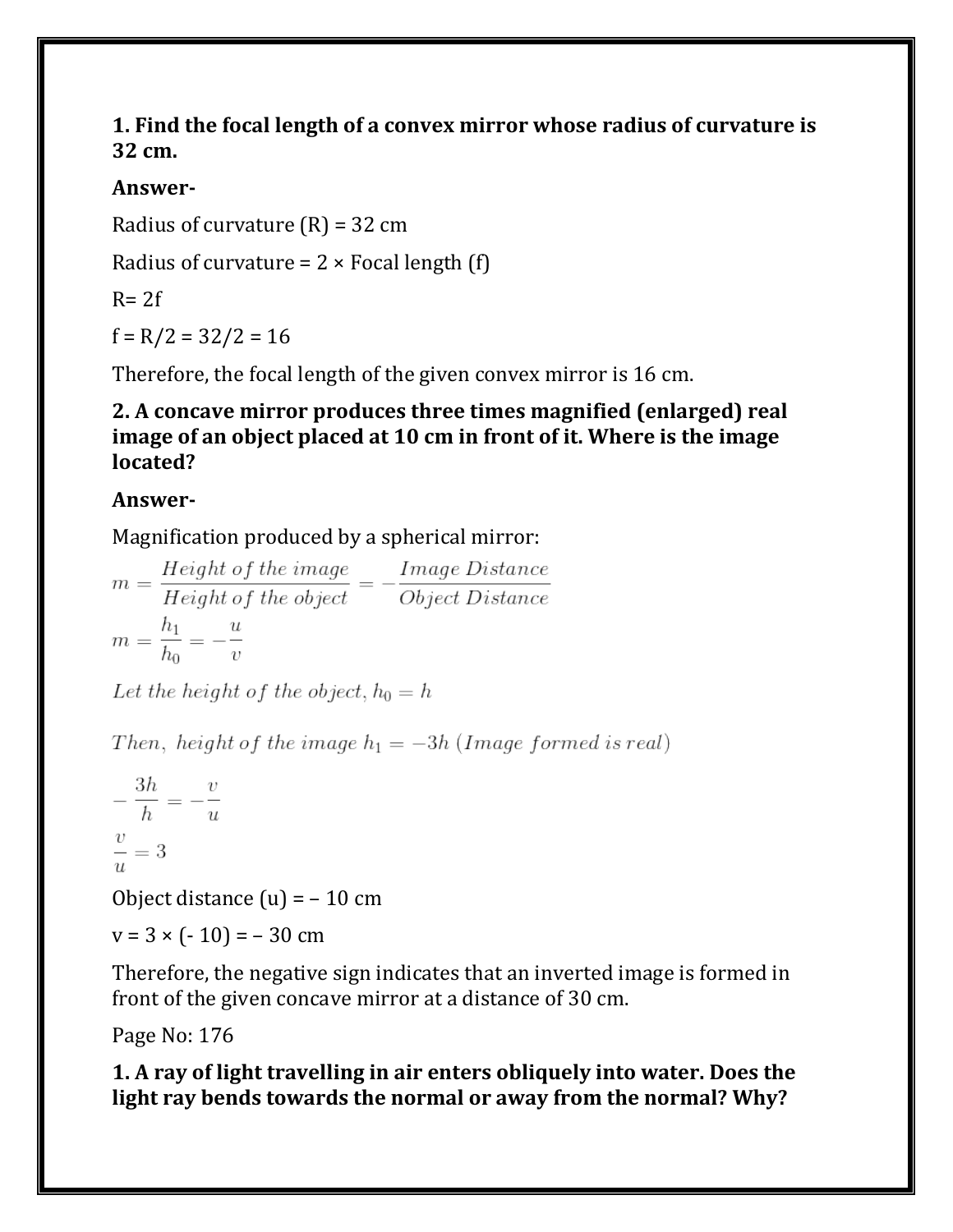The light ray bends towards the normal. When a light ray enters from an optically rarer medium (which has low refractive index) to an optically denser medium (which has a high refractive index), its speed slows down and bends towards the normal. As water is optically denser than air, a ray of light entering from air into water will bend towards the normal.

### **2. Light enters from air to glass having refractive index 1.50. What is the speed of light in the glass? The speed of light in vacuum is 3 x 108 ms-1.**

### **Answer-**

Refractive index of a medium (nm) = Speed of light in vacuum/Speed of light in the medium

Speed of light in vacuum  $(c) = 3 \times 108$  m/s

Refractive index of glass  $(ng) = 1.50$ 

Speed of light in the glass (v) = Speed of light in vacuum/ Refractive index of glass

 $= c/ng$ 

 $=3 \times 108/1.50 = 2x 108$  ms-1.

#### **3. Find out, from Table, the medium having highest optical density. Also find the medium with lowest optical density.**

| <b>Material</b><br>medium | <b>Refractive index</b> | <b>Material medium</b> | <b>Refractive</b><br>index |
|---------------------------|-------------------------|------------------------|----------------------------|
| Air                       | 1.0003                  | Canada Balsam          | 1.53                       |
| Ice                       | 1.31                    |                        |                            |
| Water                     | 1.33                    | Rock salt              | 1.54                       |
| <b>Alcohol</b>            | 1.36                    |                        |                            |
| <b>Kerosene</b>           | 1.44                    | Carbon disulphide      | 1.63                       |
| <b>Fused</b>              | 1.46                    | Dense                  | 1.65                       |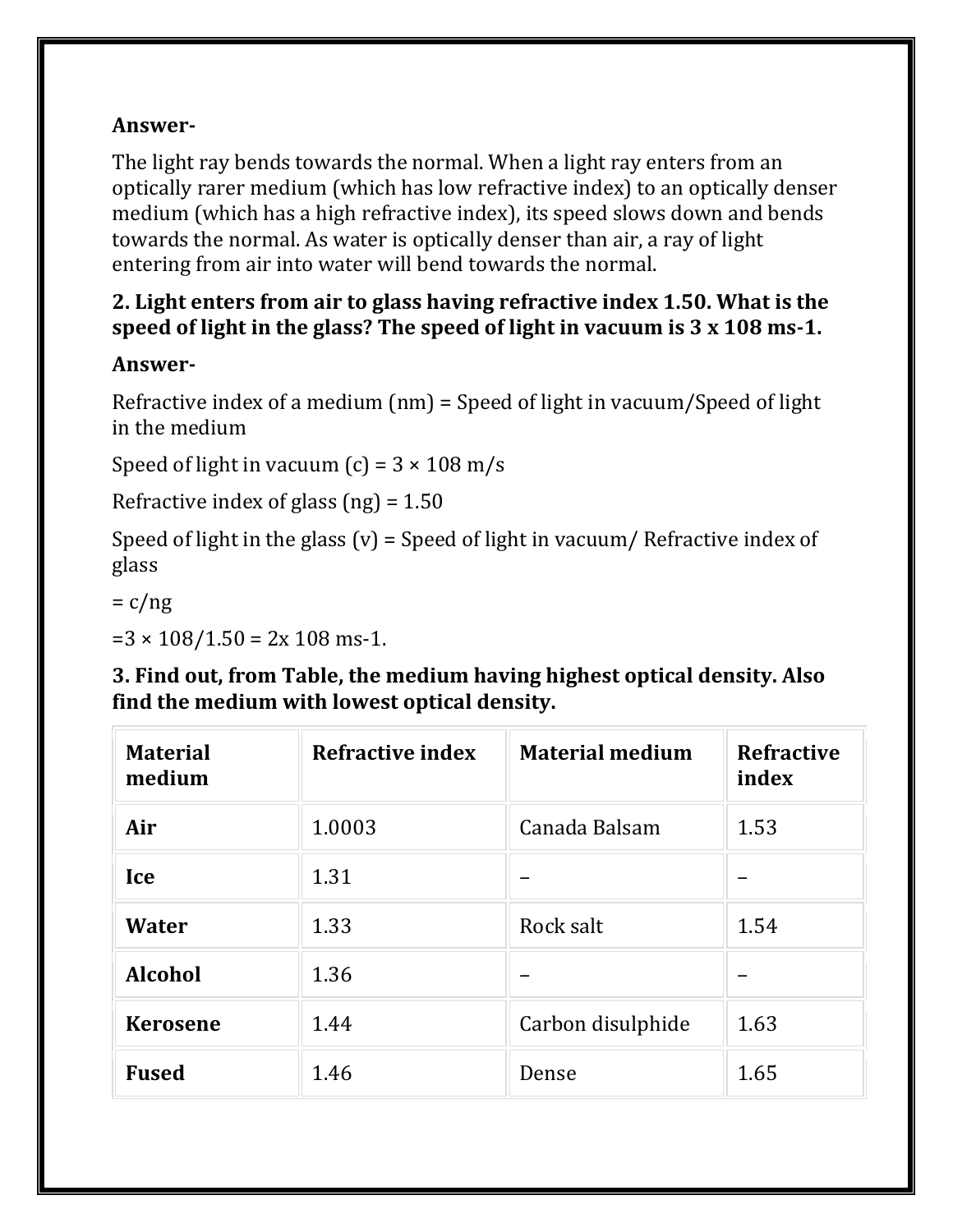| quartz                |      | flint glass |      |
|-----------------------|------|-------------|------|
| <b>Turpentine oil</b> | 1.47 | Ruby        | 1.71 |
| <b>Benzene</b>        | 1.50 | Sapphire    | 1.77 |
| Crown<br>glass        | 1.52 | Diamond     | 2.42 |

Lowest optical density = Air

Highest optical density = Diamond

The optical density of a medium is directly related to its refractive index. A medium with the highest refractive index will have the highest optical density and vice-versa.

It can be observed from the table that air and diamond respectively have the lowest and highest refractive index. Hence, air has the lowest optical density and diamond has the highest optical density.

### **4. You are given kerosene, turpentine and water. In which of these does the light travel fastest? Use the information given in Table.**

| <b>Material</b><br>medium | <b>Refractive index</b> | <b>Material medium</b> | <b>Refractive</b><br>index |
|---------------------------|-------------------------|------------------------|----------------------------|
| Air                       | 1.0003                  | Canada Balsam          | 1.53                       |
| Ice                       | 1.31                    |                        |                            |
| Water                     | 1.33                    | Rock salt              | 1.54                       |
| <b>Alcohol</b>            | 1.36                    |                        |                            |
| <b>Kerosene</b>           | 1.44                    | Carbon disulphide      | 1.63                       |
| <b>Fused</b><br>quartz    | 1.46                    | Dense<br>flint glass   | 1.65                       |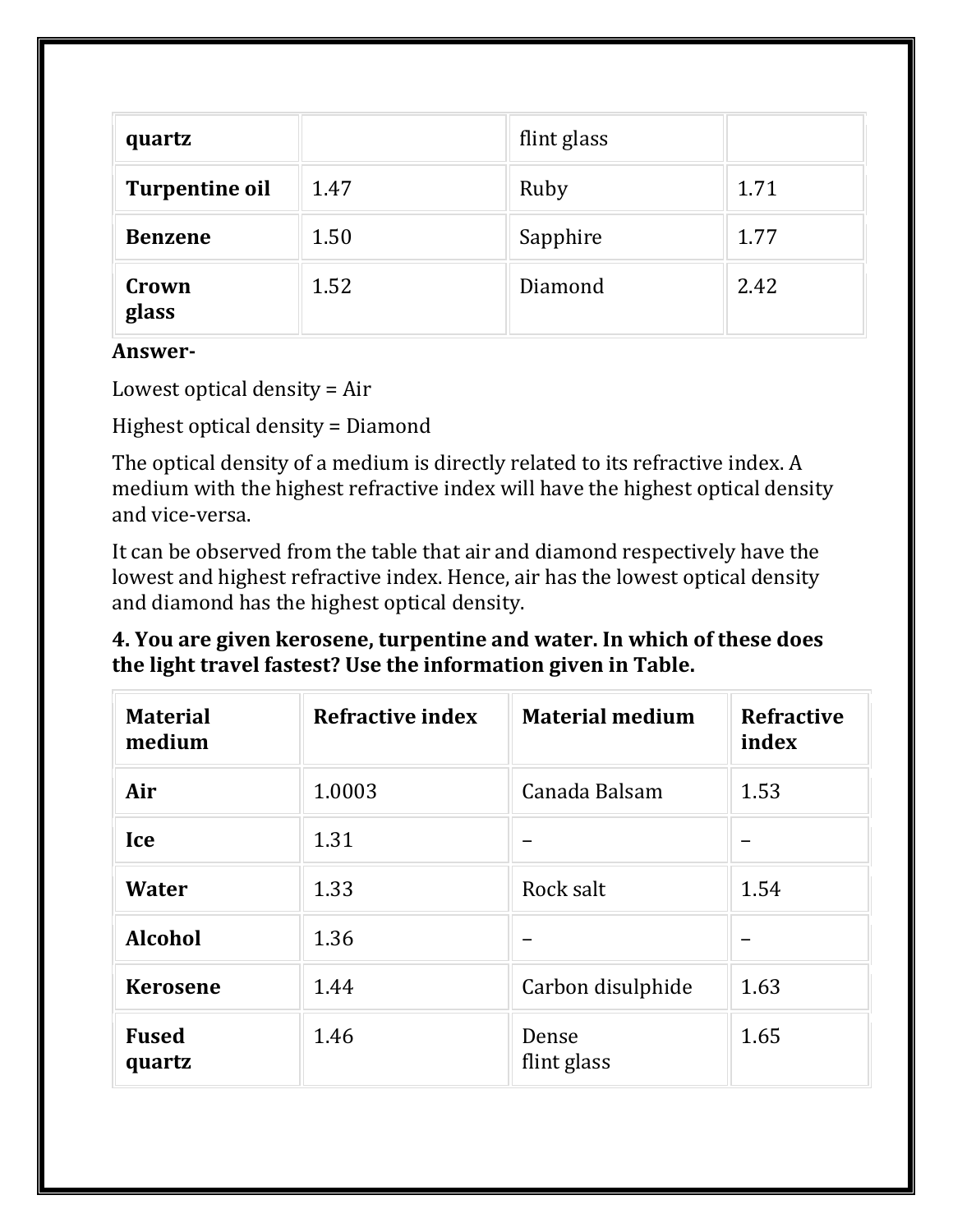| <b>Turpentine oil</b> | 1.47 | Ruby     | 1.71 |
|-----------------------|------|----------|------|
| <b>Benzene</b>        | 1.50 | Sapphire | 1.77 |
| Crown<br>glass        | 1.52 | Diamond  | 2.42 |

Light travel faster in water as compared to kerosene & turpentine as the refractive index of water is lower than that of kerosene and turpentine. The speed of light is inversely proportional to the refractive index.

### **5. The refractive index of diamond is 2.42. What is the meaning of this statement?**

### **Answer-**

Diamond has a refractive index of 2.42 which means that the speed of light in diamond will reduce by a factor of 2.42 as compared to its speed in the air.

In other words, the speed of light in diamond is 1/2.42 times the speed of light in vacuum.

Page No: 184

### **1. Define 1 dioptre of power of a lens.**

#### **Answer-**

Dioptre is the SI unit of power of lens is denoted by the letter D. 1 dioptre can be defined as the power of a lens of focal length 1 metre.

#### **2. A convex lens forms a real and inverted image of a needle at a distance of 50 cm from it. Where is the needle placed in front of the convex lens if the image is equal to the size of the object? Also, find the power of the lens.**

#### **Answer-**

The position of the image should be at 2F since the image is the real and same size.

It is given that the image of the needle is formed at a distance of 50 cm from the convex lens. Therefore, the needle is placed in front of the lens at a distance of 50 cm.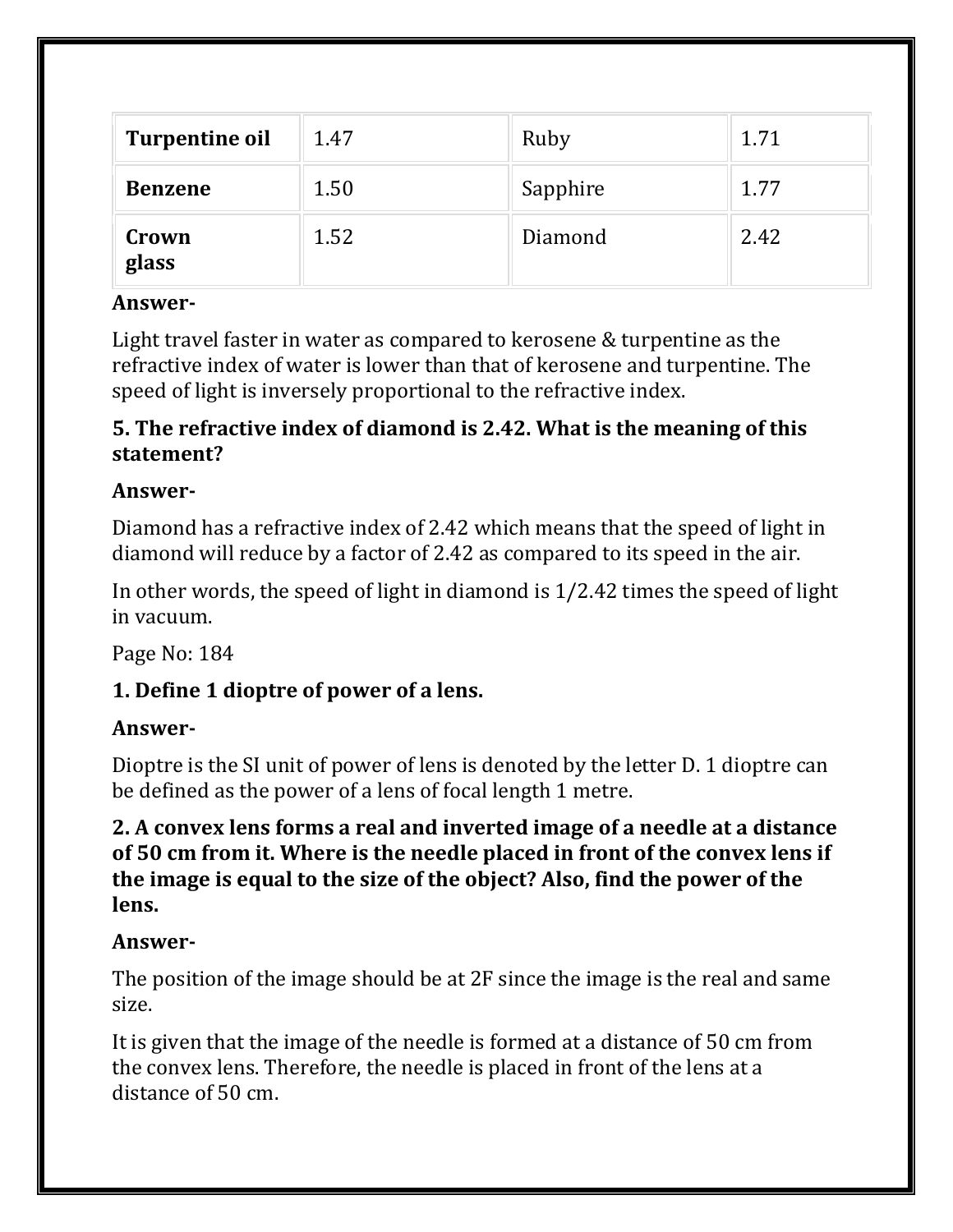Object distance  $(u) = -50$  cm Image distance,  $(v) = 50$  cm Focal length = f

According to the lens formula,

 $\frac{1}{v} - \frac{1}{u} = \frac{1}{f}$  $\frac{1}{f} = \frac{1}{50} - \frac{1}{-50}$  $=\frac{1}{50}+\frac{1}{50}=\frac{1}{25}$  $f = 25cm = 0.25m$ 

Power of lens,  $P = \frac{1}{f(in \, metres)} = \frac{1}{0.25} = +4D$ 

# **3. Find the power of a concave lens of focal length 2 m.**

### **Answer-**

Focal length of concave lens  $(f) = 2$  m

Power of lens  $(P) = 1/f = 1/(-2) = -0.5D$ 

Page No: 185

**Exercise**

**1. Which one of the following materials cannot be used to make a lens?**

**(a) Water**

**(b) Glass**

**(c) Plastic**

**(d) Clay**

**Answer** –

(d) Clay cannot be used to make a lens because if the lens is made up of clay the light rays cannot pass through it

**2. The image formed by a concave mirror is observed to be virtual, erect and larger than the object. Where should be the position of the object?**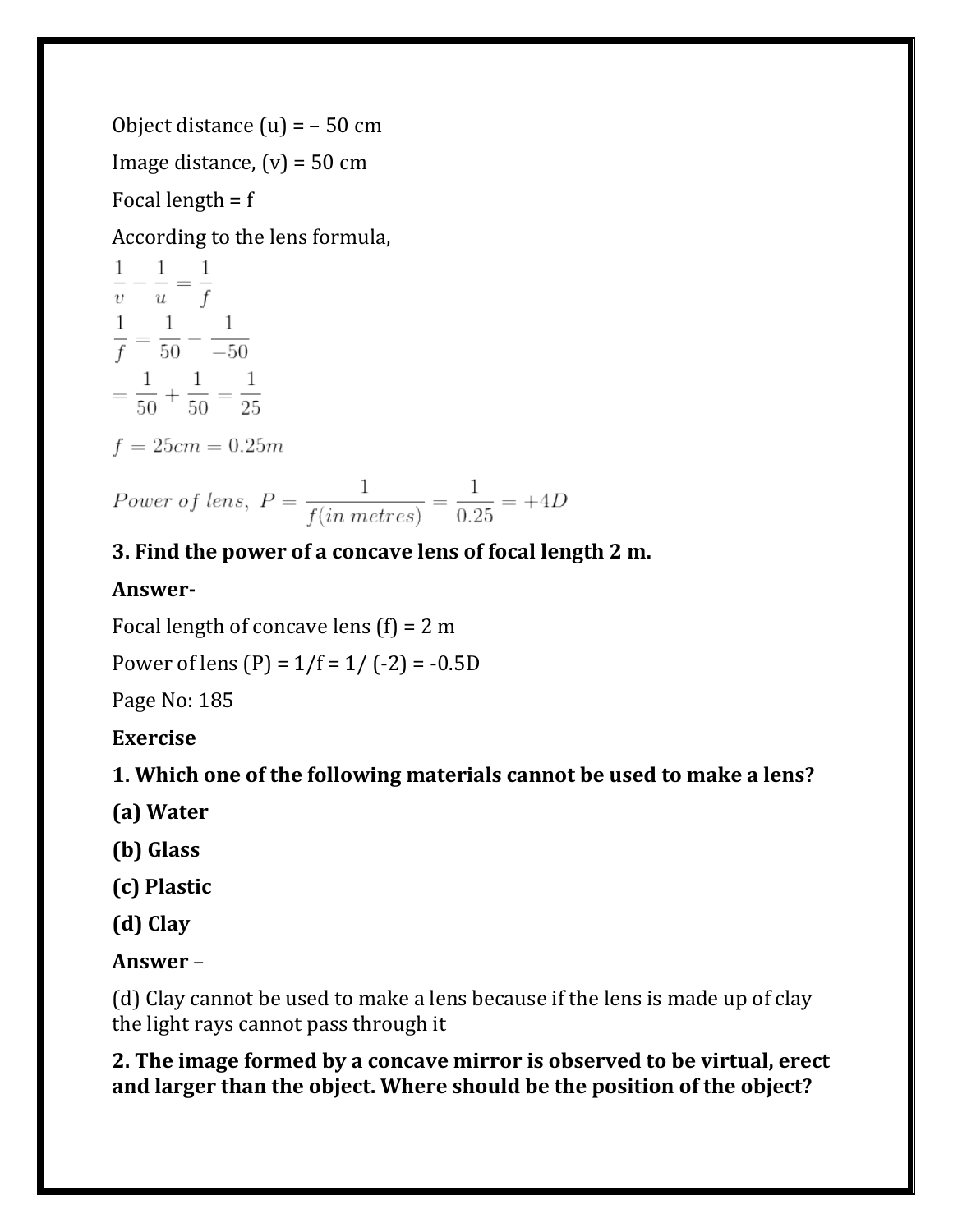**(a) Between the principal focus and the centre of curvature**

- **(b) At the centre of curvature**
- **(c) Beyond the centre of curvature**
- **(d) Between the pole of the mirror and its principal focus.**

# **Answer-**

(d) The position of the object should be between the pole of the mirror and its principal focus.

### **3. Where should an object be placed in front of a convex lens to get a real image of the size of the object?**

**(a) At the principal focus of the lens**

**(b) At twice the focal length**

**(c) At infinity**

**(d) Between the optical centre of the lens and its principal focus.**

**Answer –**

(b) The object should be placed at twice the focal length

### **4. A spherical mirror and a thin spherical lens have a focal length of -15 cm. The mirror and the lens are likely to be**

**(a) both concave**

**(b) both convex**

**(c) the mirror is concave and the lens is convex**

**(d) the mirror is convex, but the lens is concave**

**Answer –**

(a) Both are likely to be concave.

Page No: 186

### **5. No matter how far you stand from a mirror, your image appears erect. The mirror is likely to be**

**(a) plane**

**(b) concave**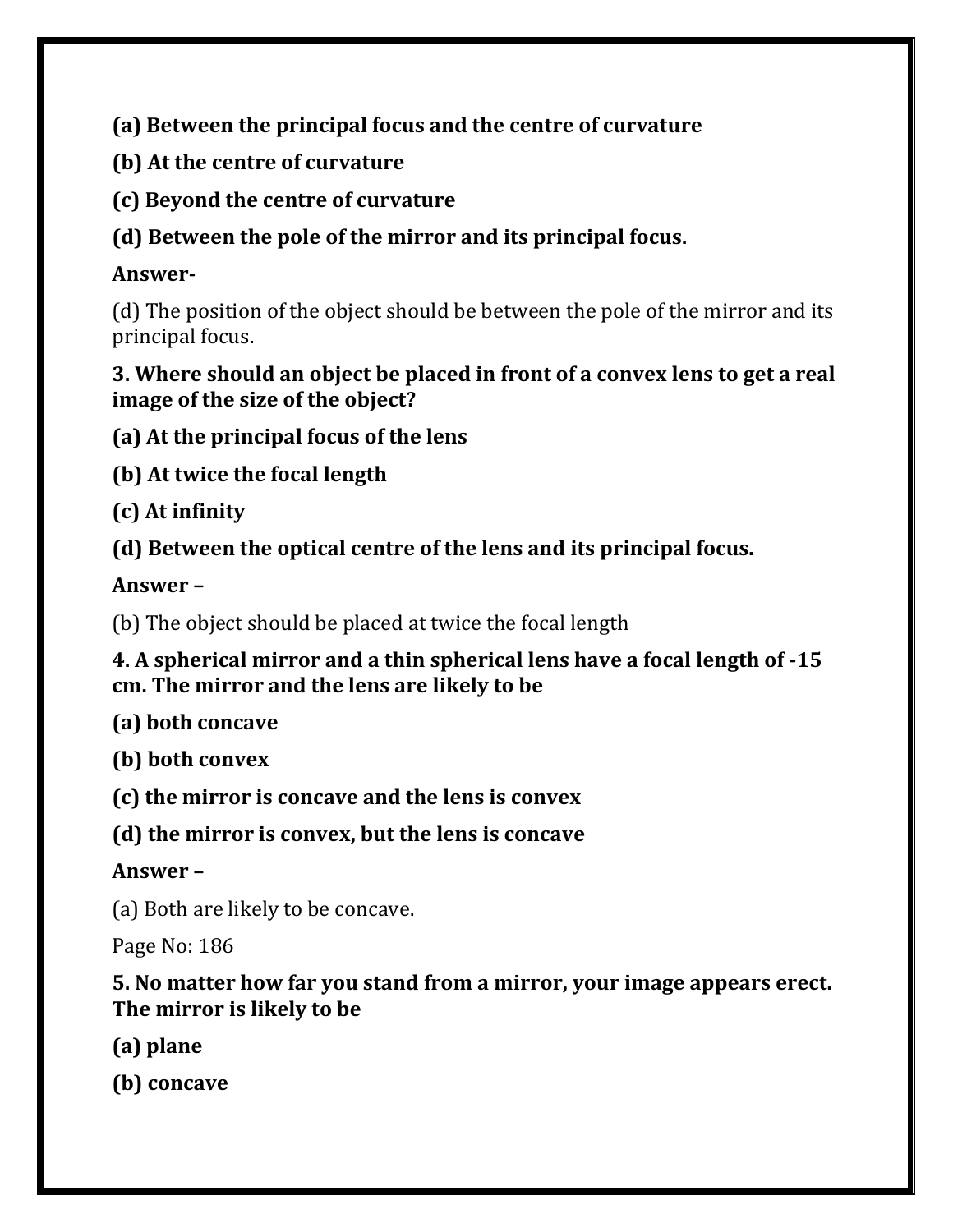**(c) convex**

### **(d) either plane or convex**

### **Answer –**

(d) The mirrors are likely to be either plane or convex

**6. Which of the following lenses would you prefer to use while reading small letters found in a dictionary?**

**(a) A convex lens of focal length 50 cm**

**(b) A concave lens of focal length 50 cm**

**(c) A convex lens of focal length 5 cm**

**(d) A concave lens of focal length 5 cm**

# **Answer –**

(c) A convex lens of focal length 5 cm can be used while reading small letters found in a dictionary

**7. We wish to obtain an erect image of an object, using a concave mirror of focal length 15 cm. What should be the range of distance of the object from the mirror? What is the nature of the image? Is the image larger or smaller than the object? Draw a ray diagram to show the image formation in this case.**

# **Answer-**

Range of the distance of the object  $= 0$  to 15 cm from the pole of the mirror.

Nature of the image = virtual, erect, and larger than the object.

# **8. Name the type of mirror used in the following situations.**

**(a) Headlights of a car**

**(b) Side/rear-view mirror of a vehicle**

**(c) Solar furnace**

### **Support your answer with reason.**

# **Answer-**

(a) Concave Mirror: Because concave mirrors can produce a powerful parallel beam of light when the light source is placed at their principal focus.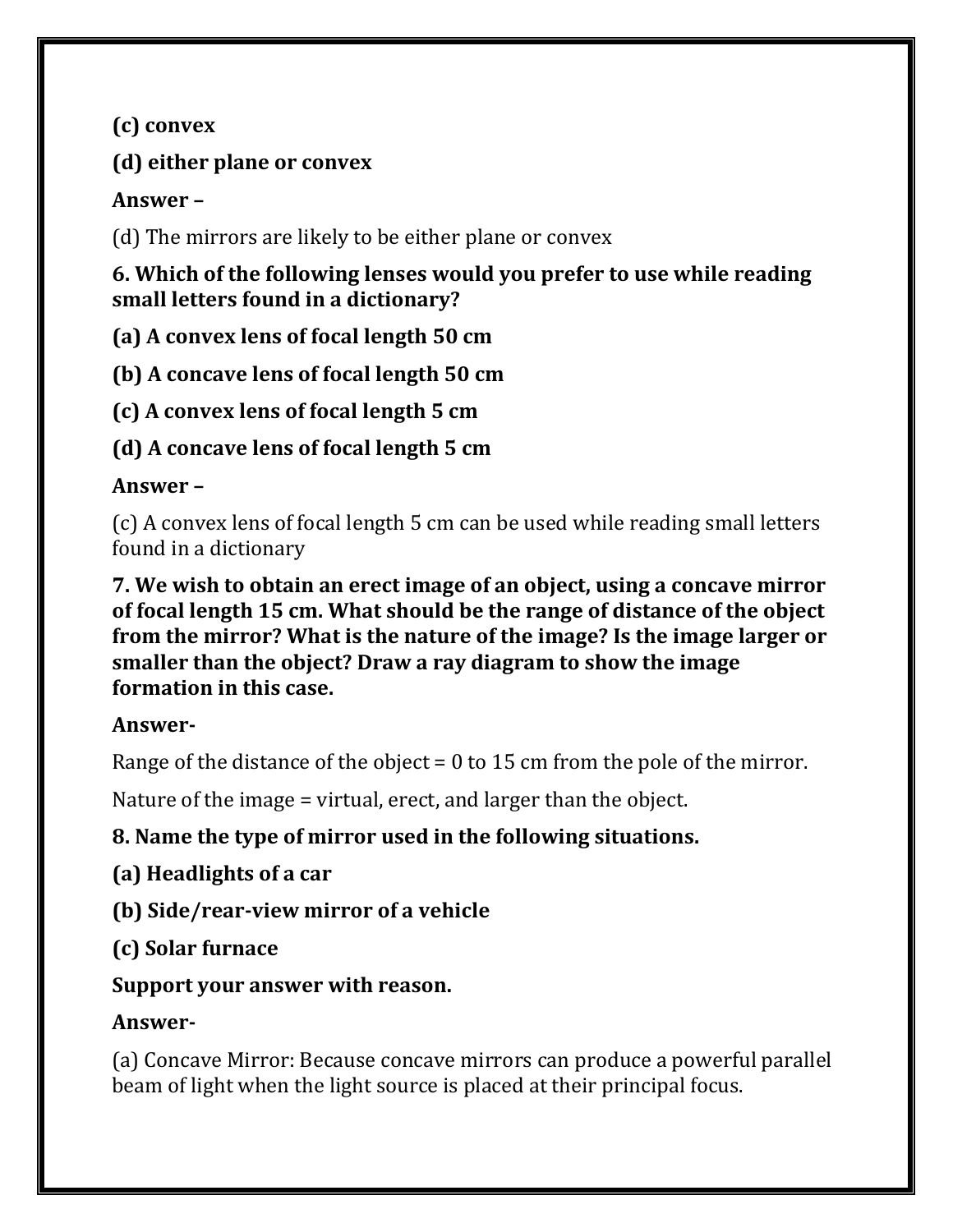(b) Convex Mirror: Because of its largest field of view.

(c) Concave Mirror: Because it concentrates the parallel rays of the sun at a principal focus.

### **9. One-half of a convex lens is covered with a black paper. Will this lens produce a complete image of the object? Verify your answer experimentally. Explain your observations.**

### **Answer-**

Yes, it will produce a complete image of the object, as shown in the figure. This can be verified experimentally by observing the image of a distant object like a tree on a screen when the lower half of the lens is covered with a black paper. However, the intensity or brightness of the image will reduce.

### **10. An object 5 cm in length is held 25 cm away from a converging lens of focal length 10 cm. Draw the ray diagram and find the position, size and the nature of the image formed.**

### **Answer-**

Height of the Object,  $h_0 = 5$  cm

Distance of the object from converging lens,  $u = -25$  cm

Focal length of a converging lens,  $f = 10$  cm

Using lens formula,

$$
\frac{1}{v} - \frac{1}{u} = \frac{1}{f}
$$
\n
$$
\frac{1}{v} = \frac{1}{f} + \frac{1}{u} = \frac{1}{10} - \frac{1}{25} = \frac{15}{250}
$$
\n
$$
v = \frac{250}{15} = 16.66cm
$$
\nAlso, for a converging lens,  $\frac{h_i}{h_0} = \frac{v}{u}$ \n
$$
h_i = \frac{v}{u} \times h_0 = \frac{50 \times 5}{3 \times (-25)} = \frac{10}{-3} = -3.3cm
$$

Thus, the image is inverted and formed at a distance of 16.7 cm behind the lens and measures 3.3 cm. The ray diagram is shown below.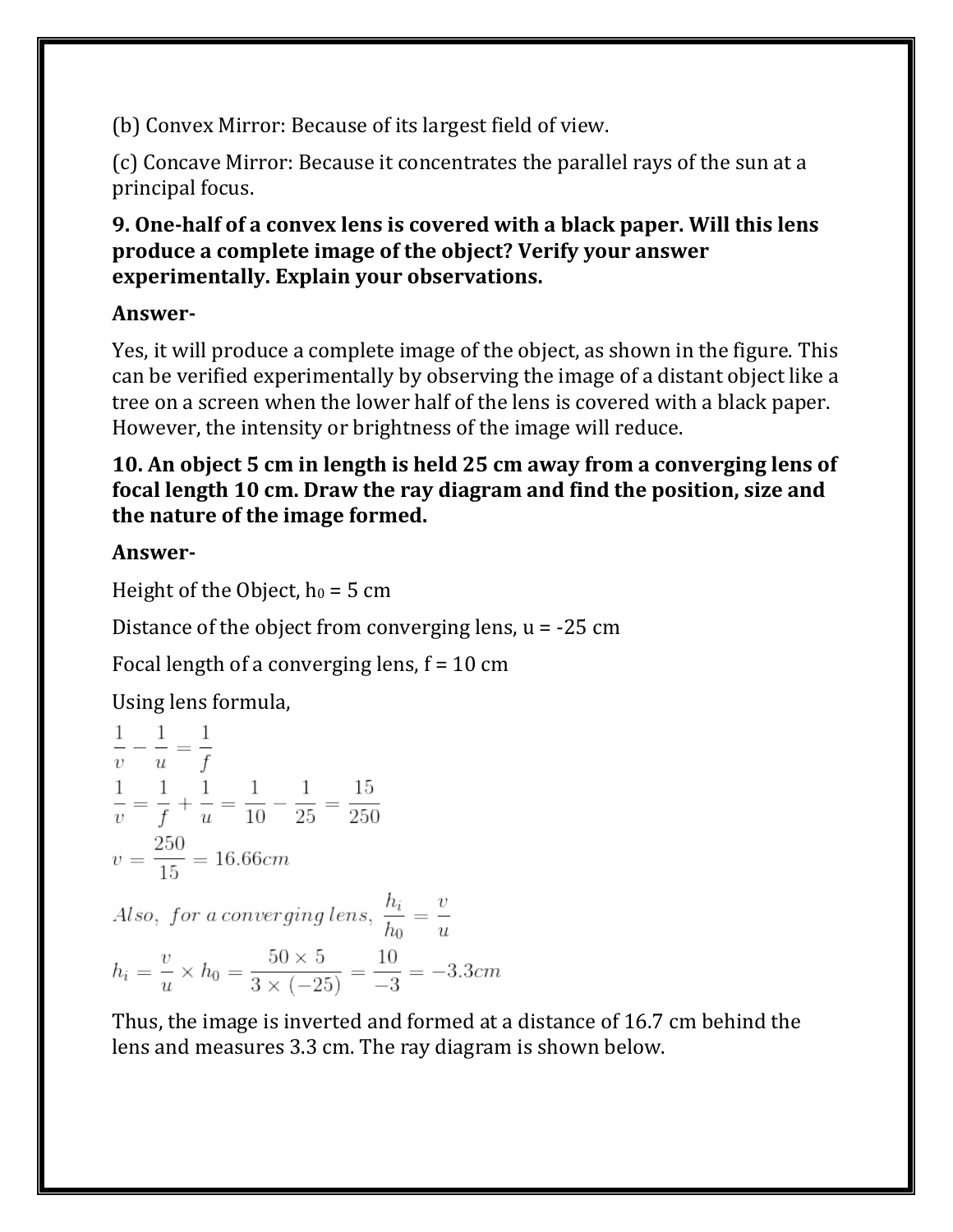

**11. A concave lens of focal length 15 cm forms an image 10 cm from the lens. How far is the object placed from the lens? Draw the ray diagram.**

Focal length of concave lens (OF<sub>1</sub>),  $f = -15$  cm

Image distance, v= – 10 cm

According to the lens formula,

$$
\frac{1}{v} - \frac{1}{u} = \frac{1}{f}
$$
  

$$
\frac{1}{u} = \frac{1}{v} - \frac{1}{f} = -\frac{1}{10} - \frac{1}{-15} = -\frac{1}{10} + \frac{1}{15}
$$
  

$$
v = -\frac{5}{150} = -30 \text{cm}
$$

The negative value of u indicates that the object is placed 30 cm in front of the lens. This is shown in the following ray diagram.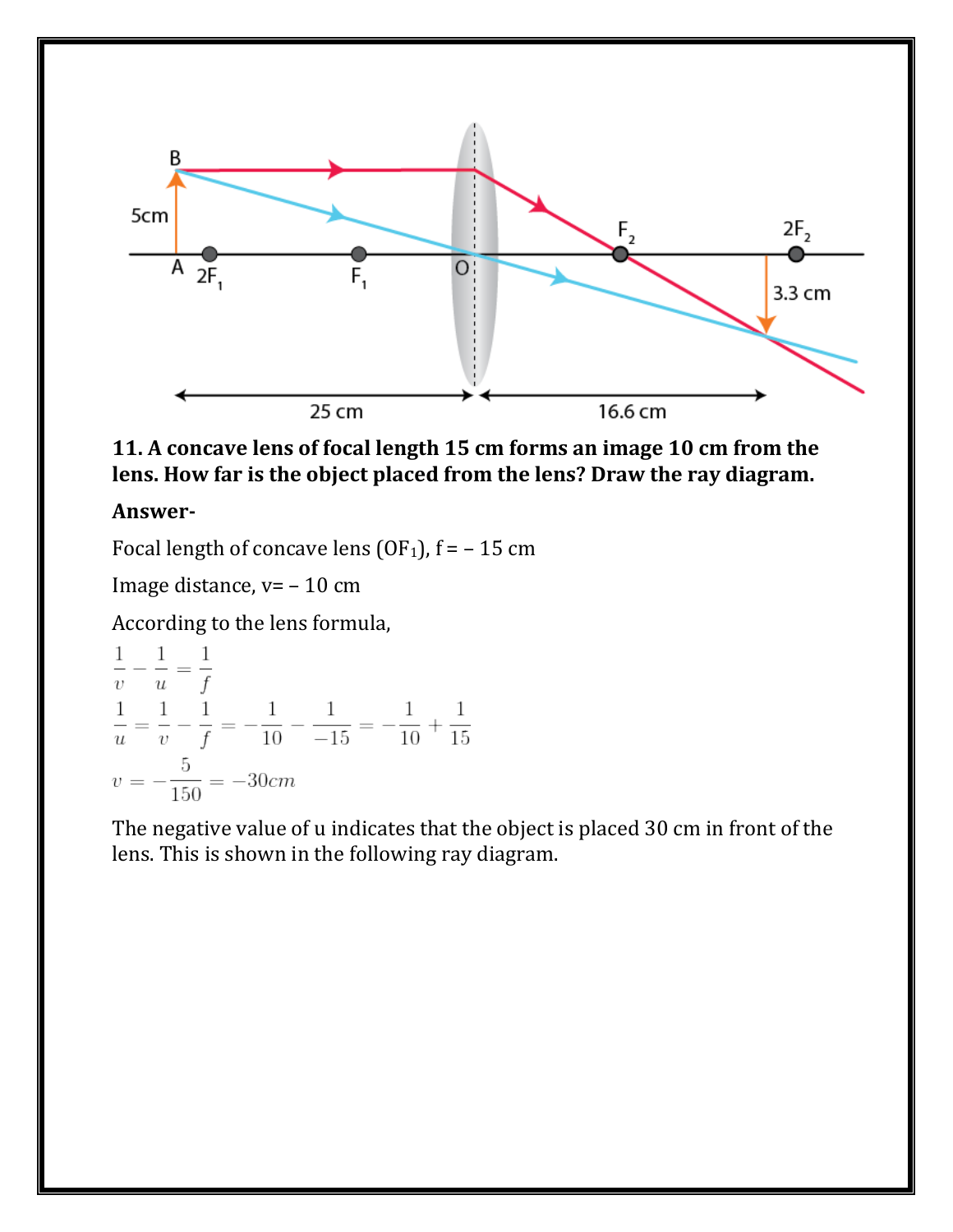

#### **12. An object is placed at a distance of 10 cm from a convex mirror of focal length 15 cm. Find the position and nature of the image.**

#### **Answer-**

Focal length of convex mirror  $(f) = +15$  cm

Object distance  $(u) = -10$  cm

According to the mirror formula,

$$
\frac{1}{v} = \frac{1}{f} - \frac{1}{u}
$$
  
\n
$$
\frac{1}{v} = \frac{1}{15} - \frac{1}{-10} = \frac{2+3}{30}
$$
  
\n
$$
v = \frac{5}{30} = 6cm
$$
  
\n*Magnification* =  $\frac{-v}{u} = \frac{-6}{-10} = 0.6$ 

The image is located at a distance of 6 cm from the mirror on the other side of the mirror.

The positive and a value of less than 1 of magnification indicates that the image formed is virtual and erect and diminished.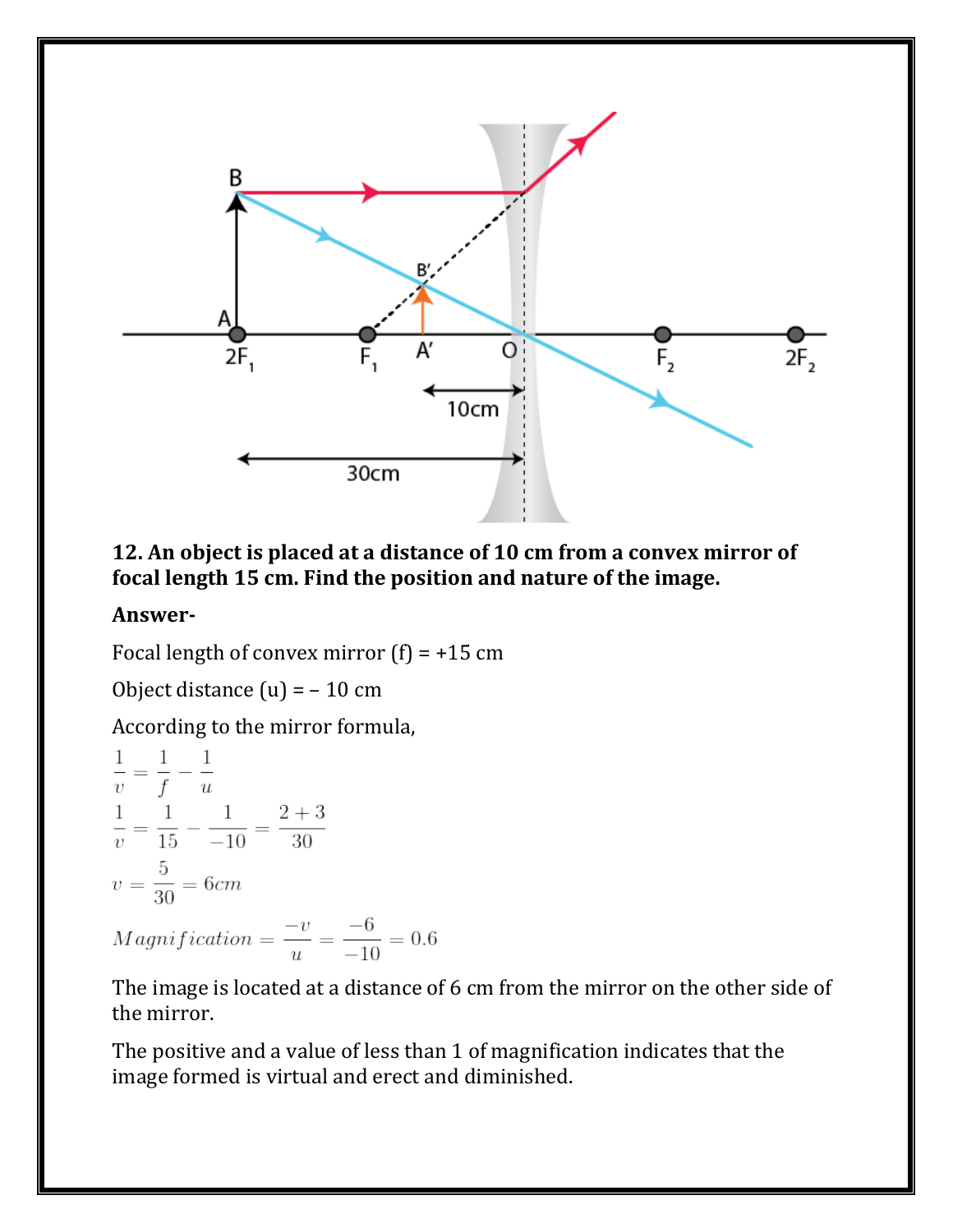#### **13. The magnification produced by a plane mirror is +1. What does this mean?**

### **Answer-**

The positive sign means an image formed by a plane mirror is virtual and erect. Since the magnification is 1 it means that the size of the image is equal to the size of the object.

#### **14. An object 5 cm is placed at a distance of 20 cm in front of a convex mirror of radius of curvature 30 cm. Find the position, nature and size of the image.**

### **Answer-**

Object distance  $(u) = -20$  cm Object height  $(h) = 5$  cm Radius of curvature  $(R) = 30$  cm Radius of curvature =  $2 \times$  Focal length  $R = 2f$  $f = 15$  cm According to the mirror formula,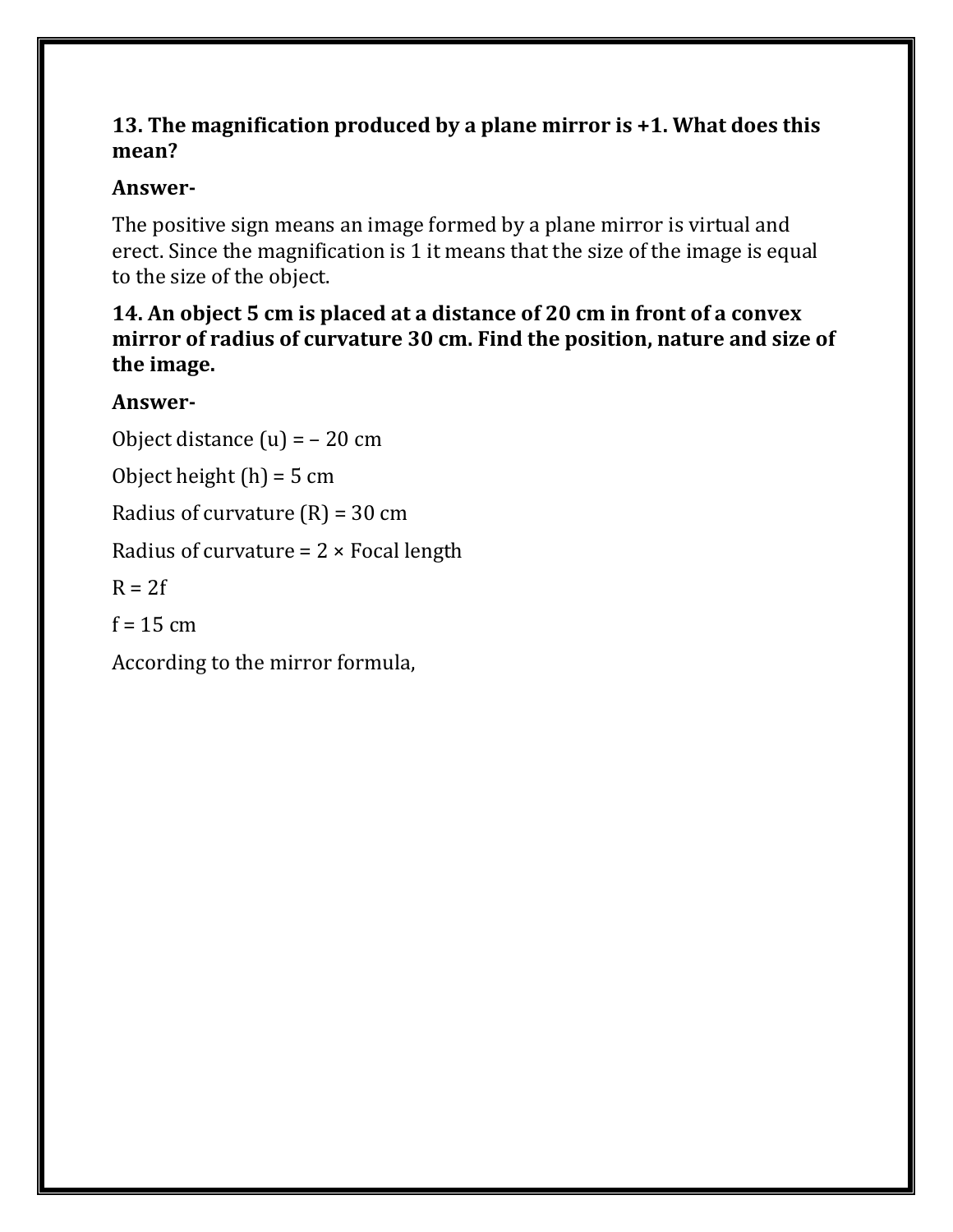$$
\frac{1}{v} - \frac{1}{u} = \frac{1}{f}
$$
  
\n
$$
\frac{1}{v} = \frac{1}{f} - \frac{1}{u}
$$
  
\n
$$
= \frac{1}{15} + \frac{1}{20} = \frac{4+3}{60} = \frac{7}{60}
$$
  
\n
$$
v = 8.57cm
$$

The positive value of vindicates that the image is formed behind the mirror

 $Magnification, m = -\frac{Image Distance}{Object Distance} = \frac{-8.57}{-20} = 0.428$ 

 $The \textit{positive} value of magnitude at the \textit{image} for med is virtual$ 

 $Magnification, m = \frac{Height\ of\ the\ image}{Height\ of\ the\ object} = \frac{h^1}{h}$ 

 $h^1 = m \times h = 0.428 \times 5 = 2.14$ cm

The positive value of image height indicates that the image formed is erect.

Hence, the image formed is erect, virtual, and smaller in size.

**15. An object of size 7.0 cm is placed at 27 cm in front of a concave mirror of focal length 18 cm. At what distance from the mirror should a screen be placed so that a sharply focused image can be obtained? Find the size and nature of the image.**

#### **Answer-**

Object distance  $(u) = -27$  cm Object height  $(h) = 7$  cm Focal length  $(f) = -18$  cm According to the mirror formula,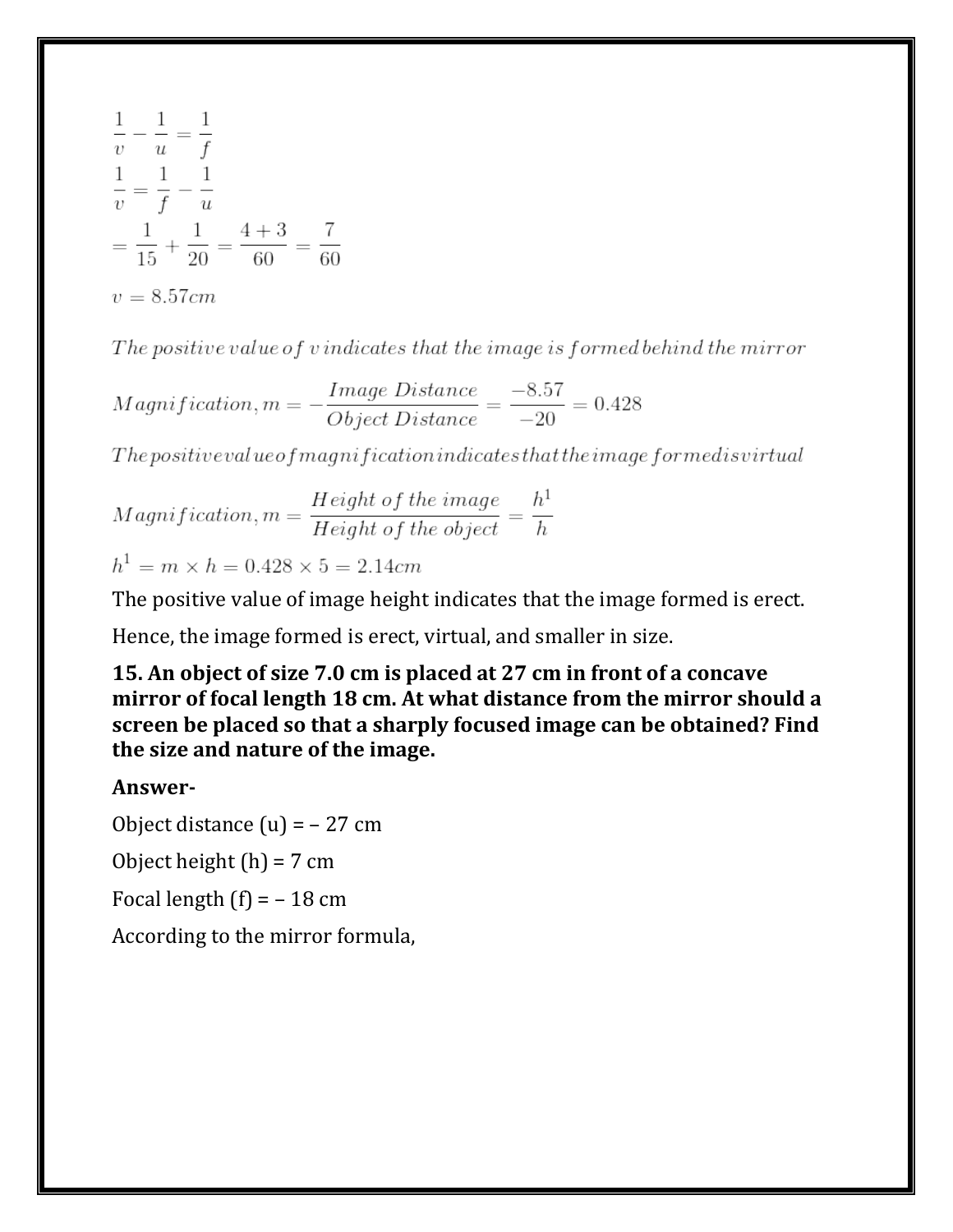

The screen should be placed at a distance of  $54cm$  in front of the qiven mirror

 $Magnification, m = -\frac{Image Distance}{Object Distance} = \frac{-54}{27} = -2$ 

The negative value of magnification indicates that the image formed is real

 $Magnification, m = \frac{Height\ of\ the\ image}{Height\ of\ the\ object} = \frac{h^1}{h}$ 

 $h^1 = m \times h = 7 \times -2 = -14cm$ 

The negative value of image height indicates that the image formed is inverted.

#### **16. Find the focal length of a lens of power -2.0 D. What type of lens is this?**

#### **Answer-**

Power of lens  $(P) = 1/f$ 

 $P = -2D$ 

 $f = -1/2 = -0.5$  m

A concave lens has a negative focal length. Therefore, it is a concave lens.

#### **17. A doctor has prescribed a corrective lens of power +1.5 D. Find the focal length of the lens. Is the prescribed lens diverging or converging?**

#### **Answer-**

Power of lens  $(P) = 1/f$  $P = 1.5D$  $f = 1/1.5 = 10/15 = 0.66$  m